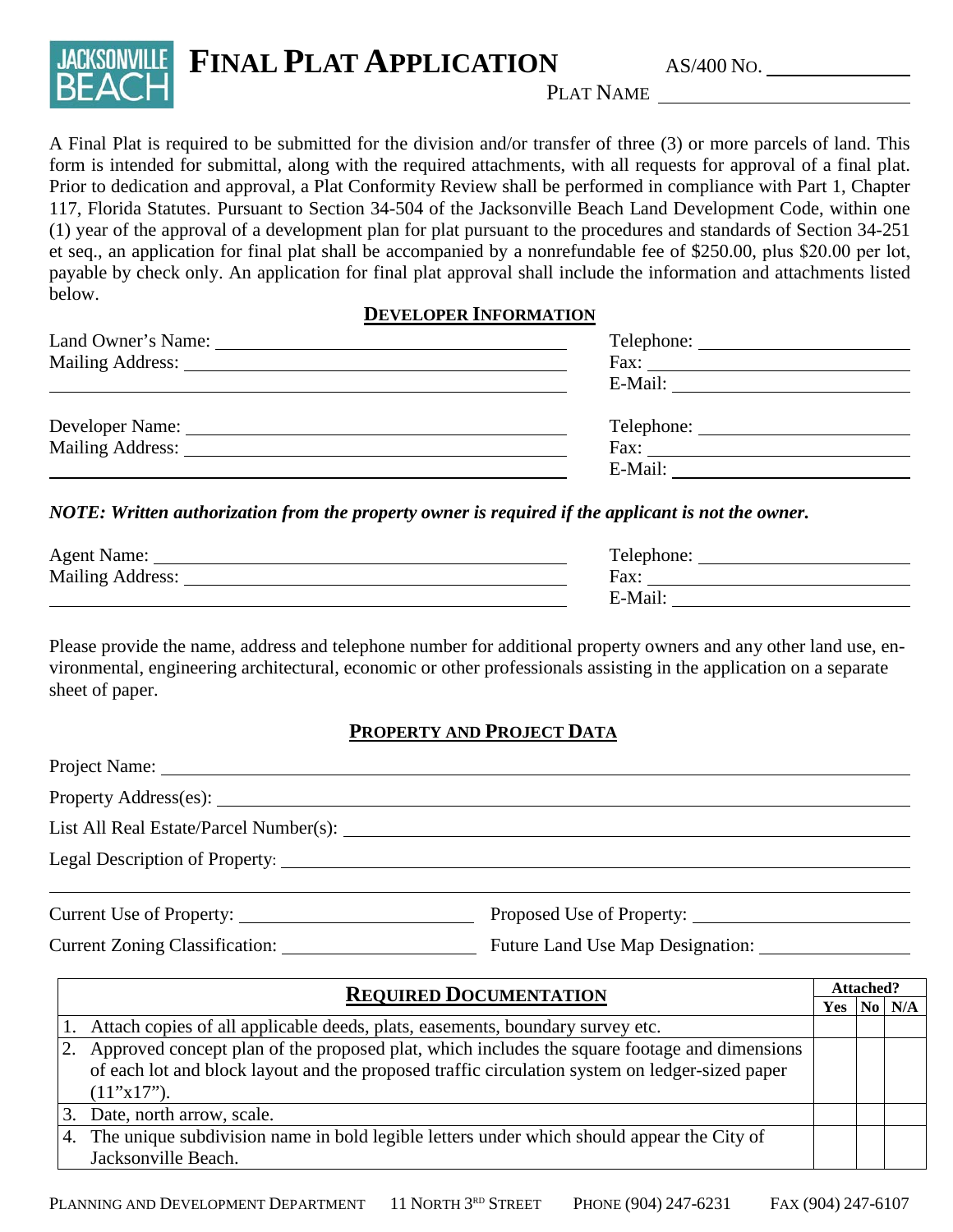## **AS/400 NO.**

| <b>REQUIRED DOCUMENTATION</b>                                                                          |     | <b>Attached?</b> |  |
|--------------------------------------------------------------------------------------------------------|-----|------------------|--|
|                                                                                                        | Yes | $No$ $N/A$       |  |
| Identification of all street names.<br>5.                                                              |     |                  |  |
| 6. Legal description of the final plat.                                                                |     |                  |  |
| 7.<br>The location and names of adjacent subdivisions.                                                 |     |                  |  |
| 8.<br>The exact dimensions (location and width) of all streets, their bearings, angle of intersection, |     |                  |  |
| length of arcs, radii, points of curvature and tangent bearings.                                       |     |                  |  |
| 9.<br>The exact location and width of all easements, whether public or private, and a statement of     |     |                  |  |
| easement rights.                                                                                       |     |                  |  |
| 10. The exact length and bearings of the exterior boundaries of the land being subdivided.             |     |                  |  |
| 11. The exact dimensions of all lots.                                                                  |     |                  |  |
| 12. The exact radii of all curves and lengths of all tangents.                                         |     |                  |  |
| 13. The exact location and area of all land to be dedicated for public use or reserved by deed cove-   |     |                  |  |
| nant for common use of all property owners with the purpose indicated thereon. All lands dedi-         |     |                  |  |
| cated for public use, other than streets, shall be marked "Dedicated to the Public."                   |     |                  |  |
| 14. The deed restrictions for the proposed plat, if any, including the boundaries of each type of re-  |     |                  |  |
| strictions.                                                                                            |     |                  |  |
| 15. The accurate location and material of all permanent reference monuments and bench marks.           |     |                  |  |
| 16. The certificate of the registered land surveyor preparing the plat that the plat, as presented,    |     |                  |  |
| fully complies with the requirements of this article and the platting laws of the State of Florida,    |     |                  |  |
| and that the plat is a correct representation of all exterior boundaries of the land surveyed, that    |     |                  |  |
| the plat represents a survey made by him and that all monuments indicated thereon exist and            |     |                  |  |
| their location, size and material are correctly shown, and that permanent control points will be       |     |                  |  |
| placed accordingly.                                                                                    |     |                  |  |
| 17. As built drawings of all improvements that are to be dedicated to the City of Jacksonville         |     |                  |  |
| Beach.                                                                                                 |     |                  |  |
| 18. A certificate by the owner dedicating to the public and the City of Jacksonville Beach and its     |     |                  |  |
| successors, full use of all streets and easements for drainage, utilities, and sewers.                 |     |                  |  |

Applicant Signature: Date: Date: Date: Date: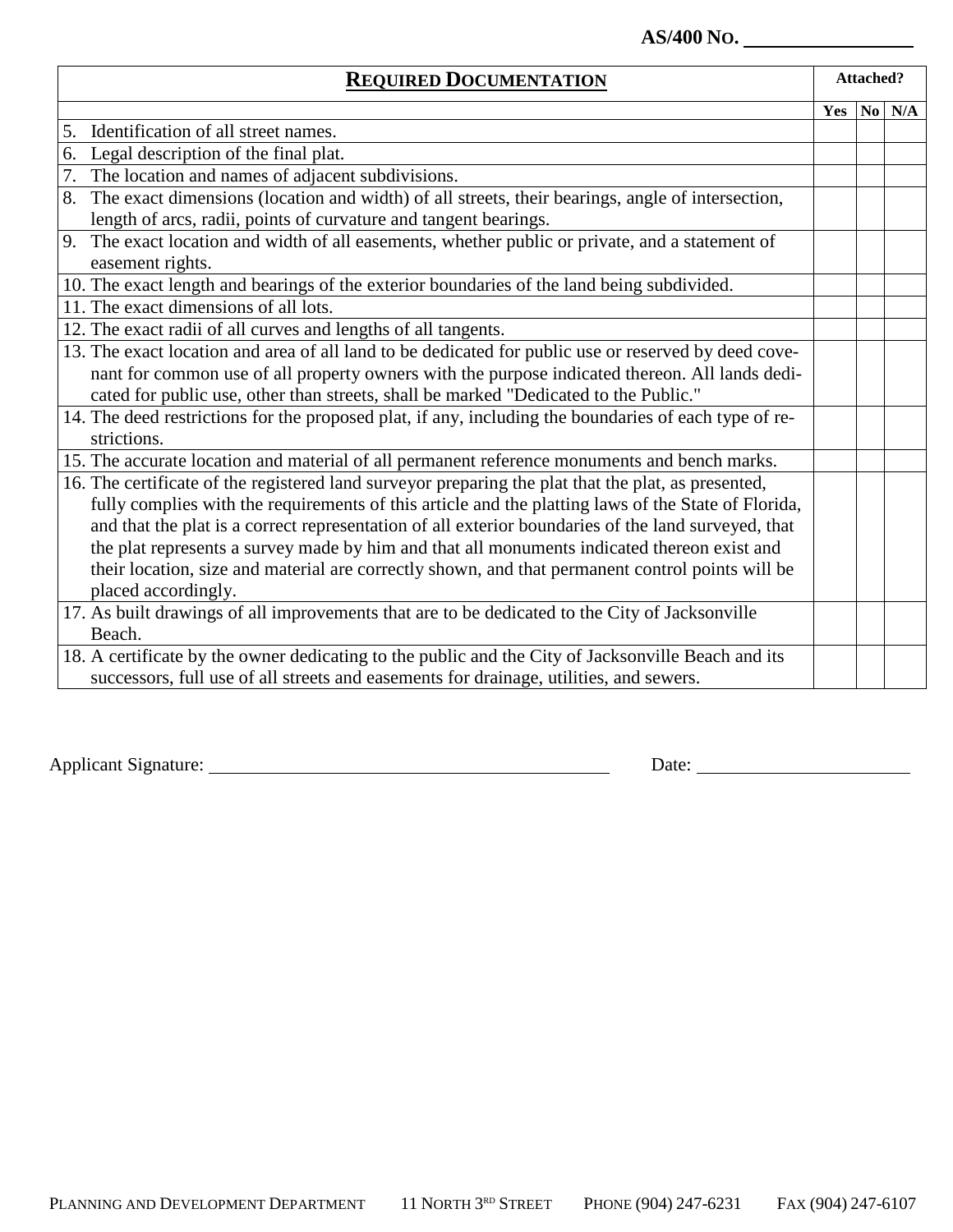### **Section 34-505 (6) STANDARDS APPLICABLE TO A FINAL PLAT**

A final plat application shall comply with the following standards:

#### 1) *Design standards.*

- a. *General.* In addition to these regulations, a final plat shall conform to the comprehensive plan, the LDC, and any other applicable ordinances and code provisions of the City of Jacksonville Beach to ensure that future development is consistent with the goals, objectives, and policies of the comprehensive plan.
- b. *Blocks.* The length, width and shape of blocks shall be determined with regard to:
	- 1. The provisions of adequate building sites suitable to the particular needs of the type of use contemplated.
	- 2. Zoning requirements as to lot size and dimensions.
	- 3. Needs for convenient access, circulation, control and safety of traffic.
	- 4. Limitations and opportunities afforded by topography and other natural features.
- c. *Sidewalks.* Sidewalks shall be installed parallel to all arterial and collector-type streets as enumerated in the current traffic circulation element of the comprehensive plan for the City of Jacksonville Beach. Sidewalks may be required to be installed on one (1) side of all new subdivision streets which meet the definition of an arterial or collector street. Required sidewalks shall be four-inch thick monolithic concrete with a maximum slope of one-quarter (1/4) inch per foot. Detailed plans for any required sidewalks shall be submitted with the engineering plans for the proposed subdivision.
- d. *Curves.* Where a deflection angle of more than ten (10) degrees in alignment of a street occurs, a curve of reasonably long radius shall be introduced. On all streets except subdivision streets, the centerline radius of curvature shall not be less than two hundred fifty (250) feet; on subdivision streets, it shall not be less than one hundred (100) feet.
- e. *Dead-end streets.* Streets designed to have one (1) end permanently closed shall be designed as a cul-de-sac, and shall provide at the closed end a turnaround with a right-of-way radius of not less than forty-five (45) feet. A "cul-desac" shall not be more than one thousand two hundred (1,200) feet in length. Turnarounds consistent with paving and turning radius requirements described herein shall be provided at all temporary dead ends.
- f. *Easements and dedications.* Easements and/or rights-of-way for public utilities shall be required for poles, wires, conduits, gas and water lines, sewers, and storm drainage facilities. Easements of a greater width may be required along or across lot lines where necessary for adequate drainage. Dedication or reservation of sites or areas for schools, parks and other public areas may be required if necessary to ensure consistency with the comprehensive plan.
- g. *Lots.* Lot dimensions and setbacks shall conform to the minimum standards established for the pertinent zoning district in Article VII, Zoning Districts.
- h. *Intersections.* Streets shall be designed to intersect at right angles. Property lines adjoining street intersections shall be rounded with a radius sufficient to allow sidewalks within the street right-of-way.
- i. *Streets.* Street design standards shall be based upon the intended use as specified by their functional classification as described below:

|                         | Subdivision Street (feet) | Cul-de-Sac (feet)          | Private Street (feet)      |
|-------------------------|---------------------------|----------------------------|----------------------------|
| Pavement Width:         |                           |                            |                            |
| Swale section           | 20                        | 20                         | 20                         |
| Curb and gutter         | 24, with 1.5-foot curb    | 24, with 1.5-foot curb and | 24, with 1.5-foot curb and |
|                         | and gutter on each side   | gutter on each side        | gutter on each side        |
| No. of lanes            |                           |                            |                            |
| Dedicated Right- of-Way |                           |                            |                            |
| Width:                  |                           |                            |                            |
| Swale section           | 60                        | 60                         | 60                         |
| Curb and gutter         | 50                        | 50                         | 50                         |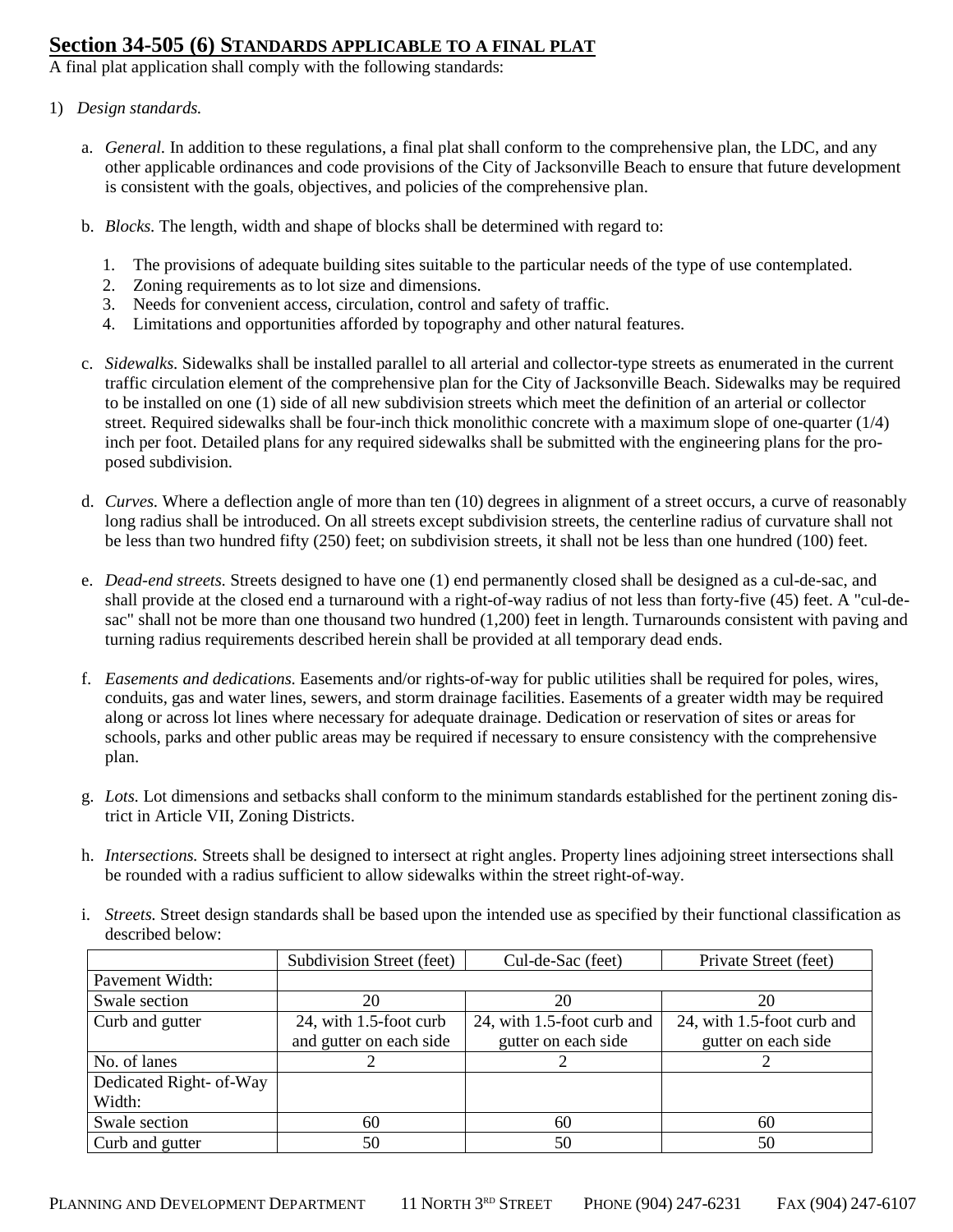|                       | Subdivision Street (feet) | Culs-de-Sac (feet) | Private Street (feet) |
|-----------------------|---------------------------|--------------------|-----------------------|
| Minimum Diameter of   |                           |                    |                       |
| Turnaround:           |                           |                    |                       |
| <b>ROW</b>            | 90                        | 90                 | 90                    |
| Pavement              | 60                        | 60                 | 60                    |
| Maximum Length of     | 1,200                     | 1,200              | 1,200                 |
| Cul-de-Sac:           |                           |                    |                       |
| <b>Return Radius:</b> | 30                        | 30                 | 30                    |

Street grades shall be determined in relation to drainage requirements. Street grades shall not exceed five (5) percent or be less than three-tenths of one (0.3) percent.

#### (2) *Required improvements.*

- General. Required improvements may not be indicated on the final plat; however, conformance with these regulations in advance of any building permits is contingent upon the improvements listed in this division being accomplished by the subdivider and accepted by the city. The subdivider is also required to execute the appropriate agreements that guarantee against faulty workmanship or materials prior to approval of the final plat.
- b. *Monuments.* Permanent reference monuments (PRM's) shall be set before the recording of the final plat and shown on the plat according to F.S. § 3177.091(7), Permanent control points (PCP's) shall also be placed on the tract and designated on the plat according to F.S. § 177.91(8), The registered land surveyor for the proposed subdivision shall be responsible for furnishing the city manager and the Duval County Clerk with the dates PCPs were set in the ground.
- c. *Street names.* Proposed street names shall appear on the final plat. New streets that are extensions of existing streets shall bear the name of the existing street. In no case shall the name given to a new subdivision street duplicate an existing street name. The city reserves the right to approve and/or reject any proposed street name.
- d. *Streets and stormwater management improvements.* All construction and materials used to install streets and drainage shall conform to the latest edition of "Standard Specifications for Road and Bridge Construction of the Florida Department of Transportation." Streets and drainage improvements shall meet the following minimum specification:
	- 1. *Subgrade.* Subgrade shall be stabilized to this strength in accordance with the specification of the Florida Department of Transportation.
	- 2. *Pavement base construction.* Base construction shall utilize only Florida limerock or other approved materials.
	- 3. *Surfacing.* Surfacing for residential streets shall be either asphaltic concrete or concrete installed to acceptable design standards for residential or commercial development.
	- 4. *Dimensions.* Minimum dimensions shall conform to the following table:

|                    | Collector                     | Local and Subdivision Streets | Industrial and Commercial Streets |
|--------------------|-------------------------------|-------------------------------|-----------------------------------|
|                    | <b>Streets</b>                |                               |                                   |
| Base thickness     | $9$ -inch                     | $5$ -inch                     | $12$ -inch                        |
| Payement thickness | $1/2$ -inch                   | $1/4$ -inch                   | $11/4$ -inch                      |
| Pavement width     | (See Street Design Standards) |                               |                                   |

- 5. *Street intersections.* Acute angles occurring between streets at their intersection alignments shall be curved so that tangents to the curves shall intersect at right angles. Radii at intersections shall be a minimum of thirty (30) feet for residential streets and forty (40) feet for streets within industrial or commercial subdivisions.
- 6. *Stormwater management facilities.* All stormwater management facilities shall be constructed to provide adequate conveyance, detention or retention of stormwater runoff to prevent flooding and to maintain any natural water courses consistent with the standards in section 34-466.
- 7. *Floodproofing.* Where land is subject to periodic flooding, it shall comply with the standards in section 34-467.

#### e. *Water supply and sewage.*

1. The subdivision's sanitary sewer collection and potable water distribution lines shall be connected to the city's system. Sanitary sewer lines excluding service connections shall be eight (8) inches in diameter unless a larger size is stipulated by the city. Service lines shall be six (6) inches in diameter. Lift stations and sewers shall be